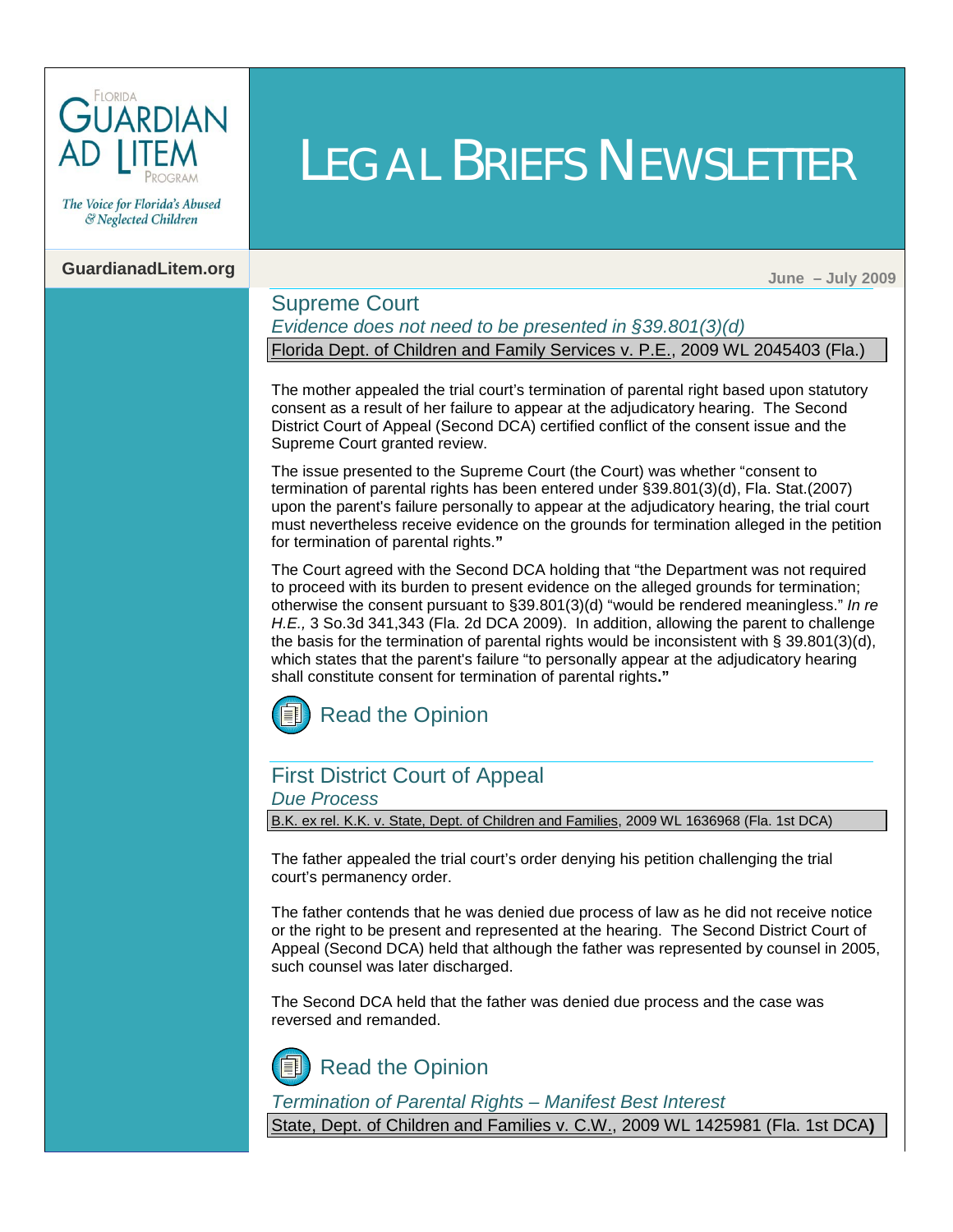# Florida Guardian ad Litem Legal Briefs Newsletter

The Department of Children and Families (the department) appealed the trial court's order denying a petition terminating the mother's parental rights. The trial court found that termination of parental rights grounds existed based upon egregious abuse of the child's sibling, and "upon evidence that [the child], while still very young, suffered broken ribs while in the sole care of the mother and stepfather, for which [the child] received no treatment or medical attention." However the court found that it was not in the child's manifest best interest to have parental rights terminated. [§39.801, Fla. Stat. \(2008\).](http://www.leg.state.fl.us/Statutes/index.cfm?App_mode=Display_Statute&Search_String=&URL=Ch0039/SEC801.HTM&Title=->2008->Ch0039->Section%20801#0039.801) 

The trial court found that the child had a strong bond with his maternal grandmother and changed the case plan goal to placement with a fit and willing relative (the grandmother was on probation for drug charges so adoption was not a viable alternative).

The First District Court of Appeal (First DCA) affirmed the trial court's order as it was based on competent substantial evidence and there was no basis on which to reverse. The First DCA's standard of review of the trial court order was "highly deferential."



Second District Court of Appeal *Termination of Parental Rights – Substantial Compliance/Material Breach* In re J.L., 2009 WL 2341634 (Fla. 2d DCA)

The father appealed the trial court's order terminating his parental rights to his son. The trial court based the termination order on the father's failure to substantially comply with his case plan [§39.806\(1\)\(e\)1, Fla. Stat. \(2008\),](http://www.leg.state.fl.us/Statutes/index.cfm?App_mode=Display_Statute&Search_String=&URL=Ch0039/SEC806.HTM&Title=->2008->Ch0039->Section%20806#0039.806) and material breach of his case plan under  $\S$  39.806(1)(e)(2). The trial court also found that termination was the least restrictive means of protecting the son due to the father's failure to substantially comply with his case plan.

The Second District Court of Appeal (Second DCA) reversed the trial court's order terminating the father's parental rights. The Second DCA found that the department failed to make a good faith effort to rehabilitate the father or reunite him with his son. The case workers did not know whether or not the father received a copy of the case plan; "the case plan was not developed in a face-to-face conference with the father, the line designated for the father's signature was left blank, and the department failed to explain the circumstances concerning the Father's nonparticipation and the efforts made to secure his participation. *See* [§§ 39.6011\(1\)\(a\), .6011\(1\)\(c\), .6011\(3\),](http://www.leg.state.fl.us/Statutes/index.cfm?App_mode=Display_Statute&Search_String=&URL=Ch0039/SEC6011.HTM&Title=->2006->Ch0039->Section%206011#0039.6011) [.602\(1\), Fla.](http://www.leg.state.fl.us/Statutes/index.cfm?App_mode=Display_Statute&Search_String=&URL=Ch0039/SEC602.HTM&Title=->2006->Ch0039->Section%20602#0039.602)  Stat. (2006)." Additionally, there was nothing in the record showing the father was ever served with a copy of the case plan. *See* [§ 39.602\(4\)\(a\).](http://www.leg.state.fl.us/Statutes/index.cfm?App_mode=Display_Statute&Search_String=&URL=Ch0039/SEC602.HTM&Title=->2006->Ch0039->Section%20602#0039.602)

The trial court failed to consider the following factors when determining manifest best interest: that the father adequately cared for the son from August 2005 to January 2007, the strong emotional bond between the father and the son, that the efforts to communicate with the son were repeatedly thwarted.

The Second DCA reversed.



*Dependency*

In re M.C., 2009 WL 1975940 (Fla. 2d DCA)

The mother appealed the trial court's order finding her children to be dependent but withholding adjudication of dependency. The mother contended, the Department of Children and Family Services conceded and the Second District Court of Appeal agreed that the department court failed to prove abuse, abandonment or neglect, or imminent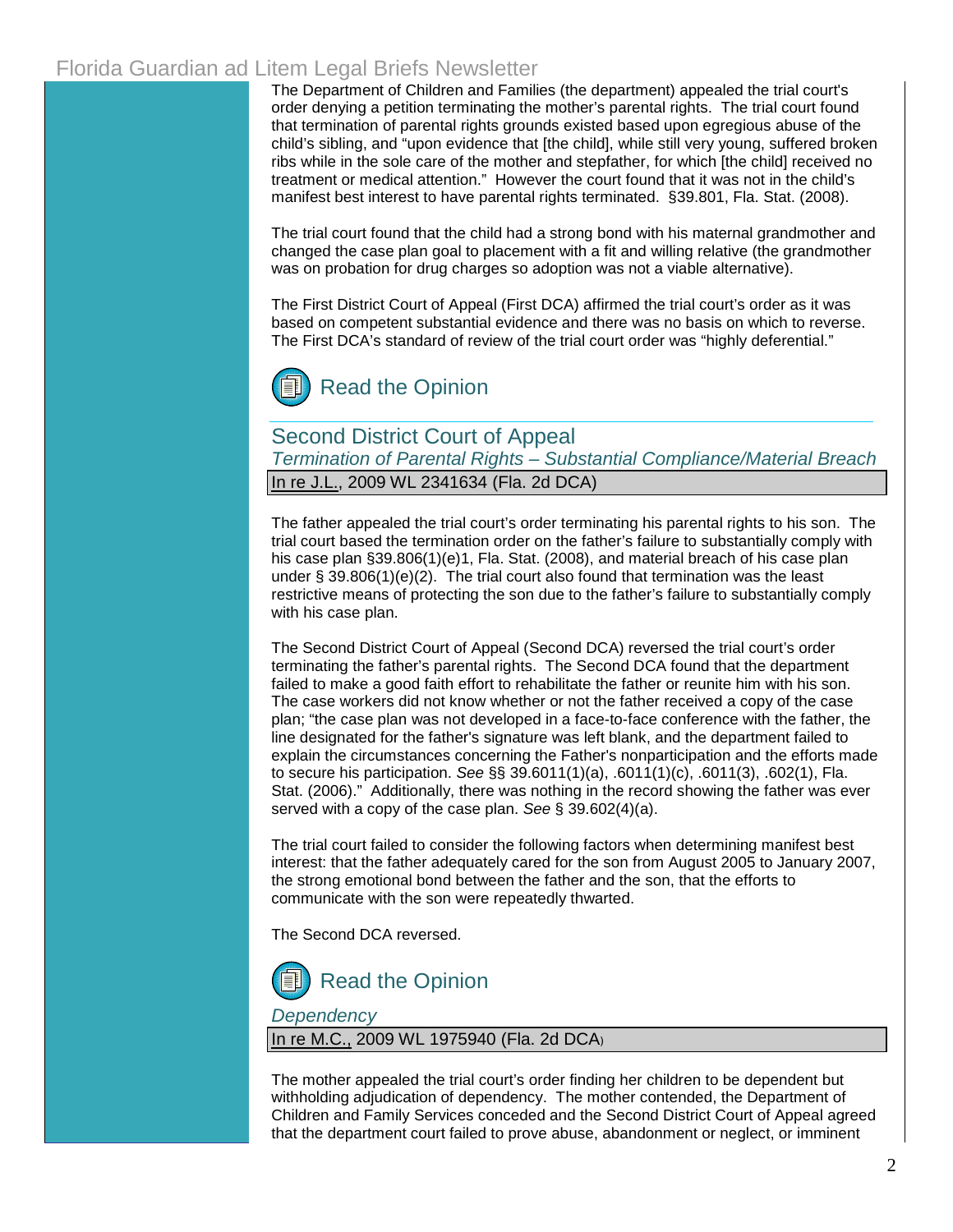risk thereof. See § 39.01(14)(a), (f), Fla. Stat. (2007).

The Second DCA reversed.



*Appealable Order* In re M.V.-B., 2009 WL 1606545 (Fla. 2d DCA)

The father and paternal grandparents appeal the trial court's order adjudicating the child dependent, maintaining the child's placement with a licensed foster care family, and rejecting the paternal grandparents request for placement with them. The Second District Court of Appeal held that grandparents in this context are not parties and do not have standing to appeal such an order and no interested party filed a petition to change custody to grandparents pursuant to postdisposition change of custody statute. [§](http://www.leg.state.fl.us/Statutes/index.cfm?App_mode=Display_Statute&Search_String=&URL=Ch0039/SEC522.HTM&Title=->2009->Ch0039->Section%20522#0039.522)  [39.522.](http://www.leg.state.fl.us/Statutes/index.cfm?App_mode=Display_Statute&Search_String=&URL=Ch0039/SEC522.HTM&Title=->2009->Ch0039->Section%20522#0039.522) 

The Second DCA also held "that the orders entered in dependency proceedings after the entry of the order adjudicating dependency and before an order terminating supervision or jurisdiction are not appealable pursuant to 9.130(a)(4). When appropriate, such orders may be challenged by common law certiorari. *See C.B. v. Dep't of Children & Families,* 975 So.2d 1158 (Fla. 5th DCA 2008) (treating mother's appeal from postdisposition dependency orders as a petition for writ of certiorari). In this case, the father has argued nothing that would suggest that certiorari would provide a possible remedy."

The Second DCA dismissed the father's appeal.



# Third District Court of Appeal *Evidence of Egregious Conduct*

I.D. v. Department of Children and Families, 2009 WL 2168753 (Fla. 3d DCA)

The father appealed the trial court's order terminating his parental rights. The trial court based the termination of the father's parental rights on engaging in egregious conduct, § [39.806\(1\)\(f\),](http://www.leg.state.fl.us/Statutes/index.cfm?App_mode=Display_Statute&Search_String=&URL=Ch0039/SEC806.HTM&Title=->2008->Ch0039->Section%20806#0039.806) sexual abuse pursuant to [§ 39.806\(1\)\(g\),](http://www.leg.state.fl.us/Statutes/index.cfm?App_mode=Display_Statute&Search_String=&URL=Ch0039/SEC806.HTM&Title=->2008->Ch0039->Section%20806#0039.806) as defined in §39.01(67); aggravated child abuse, as defined in §827.03, sexual battery or sexual abuse, as defined in §39.01 or chronic abuse, [§ 39.806\(1\)\(g\)](http://www.leg.state.fl.us/Statutes/index.cfm?App_mode=Display_Statute&Search_String=&URL=Ch0039/SEC806.HTM&Title=->2008->Ch0039->Section%20806#0039.806); and for abandonment pursuant to [§39.806\(1\)\(b\),](http://www.leg.state.fl.us/Statutes/index.cfm?App_mode=Display_Statute&Search_String=&URL=Ch0039/SEC806.HTM&Title=->2008->Ch0039->Section%20806#0039.806) as defined i[n §39.01\(1\).](http://www.leg.state.fl.us/Statutes/index.cfm?App_mode=Display_Statute&Search_String=&URL=Ch0039/SEC01.HTM&Title=->2009->Ch0039->Section%2001#0039.01)

The Third District Court of Appeal (Third DCA) upheld the trials court's holding that the father's sexual abuse of his child was "egregious conduct" *See, e.g., N.R.R. v. Dep't of Children & Families,* 959 So.2d 359, 359-60 (Fla. 3d DCA 2007); *Dep't of Children & Families v. B.B.,* 824 So.2d 1000, 1007 (Fla. 5th DCA 2002). Although the father argued that there was no physical evidence or testimony of "professionals" introduced to corroborate the child's testimony, the Third DCA held that "neither physical evidence nor expert testimony is required to establish sexual abuse or egregious conduct by clear and convincing evidence. *See G.C. v. Dep't of Children & Families,* 791 So.2d 17 (Fla. 5th DCA 2001)"

The Third DCA affirmed the trial court's order terminating the father's parental rights.



### *Grandparent's Visitation Rights*

M.H. v. Department of Children and Families, 2009 WL 2048610 (Fla. 3d DCA)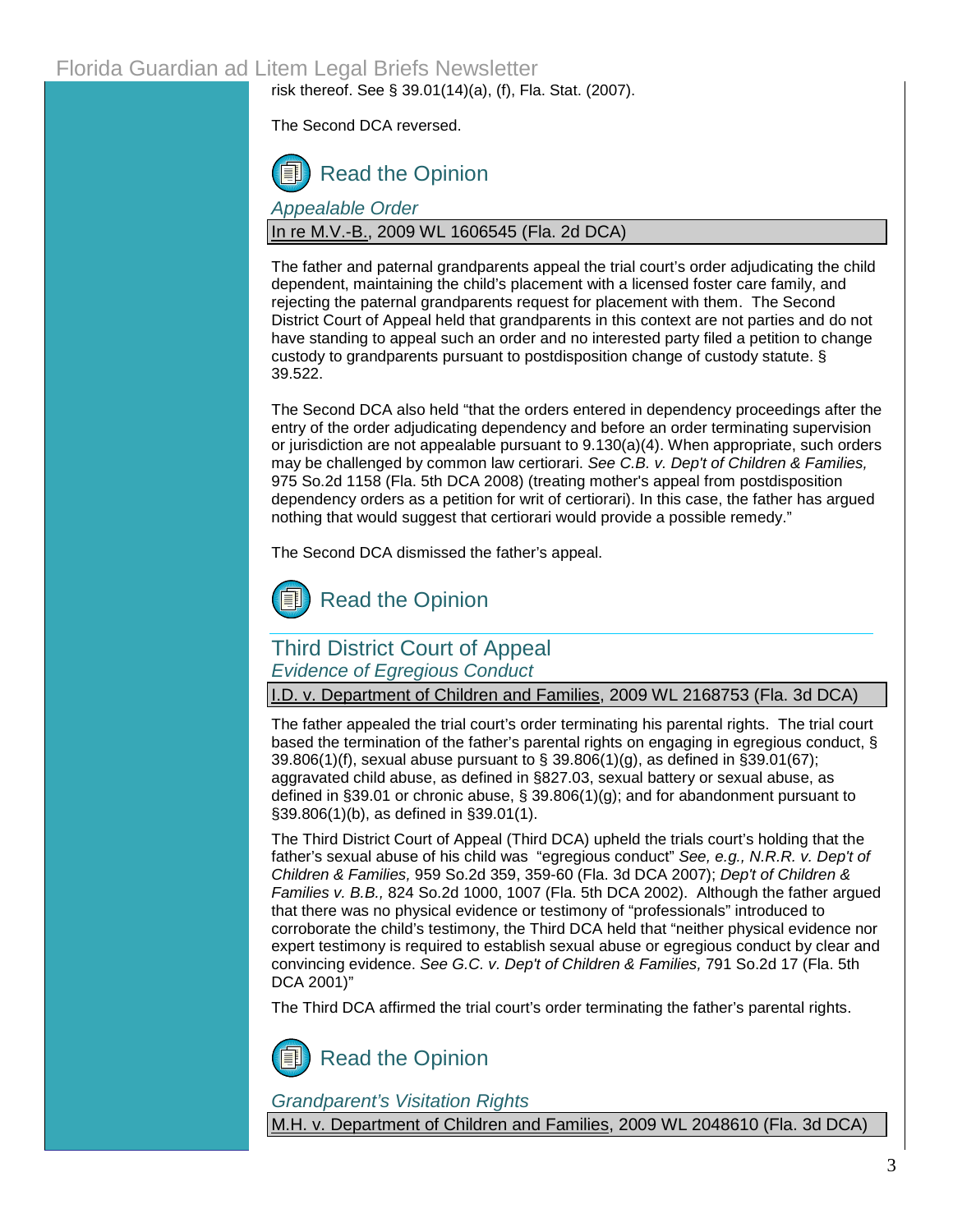# Florida Guardian ad Litem Legal Briefs Newsletter

The mother appealed the trial court's visitation order allowing the child to have "overnight weekend bi-weekly visitation and daytime visits two times during the week" with the paternal grandmother. The court returned the child to the mother's care and the trial court entered the visitation order. The Third District Court of Appeal (Third DCA) quashed the trial court's order, holding ["§39.509, Florida Statutes \(2008\),](http://www.leg.state.fl.us/Statutes/index.cfm?App_mode=Display_Statute&Search_String=&URL=Ch0039/SEC509.HTM&Title=->2008->Ch0039->Section%20509#0039.509) allows grandparent visitation when a child has been adjudicated dependent **and** taken from the physical custody of the parent. Howeve[r, §39.509\(4\)](http://www.leg.state.fl.us/Statutes/index.cfm?App_mode=Display_Statute&Search_String=&URL=Ch0039/SEC509.HTM&Title=->2008->Ch0039->Section%20509#0039.509) states, "When the child has been returned to the physical custody of his or her parent, the visitation rights granted pursuant to this section **shall terminate.**" (emphasis added). Accordingly, the trial court departed from the essential requirements of the law when it ordered visitation with the paternal grandmother once the child was returned to M.H.'s physical custody. *See T.M. v. Dep't of Children & Families,* 927 So.2d 1088, 1089 (Fla. 4th DCA 2006); *L.B. v. C.A.,* 738 So.2d 425, 427 (Fla. 4th DCA 1999); *see also Troxel v. Granville,* 530 U.S. 57, 72, 120 S.Ct. 2054, 147 L.Ed.2d 49 (2000).

The Third DCA quashed the trial court's order.

[Read the Opinion](http://www.3dca.flcourts.org/Opinions/3D09-1829.pdf)

# Fourth District Court of Appeal *Child's Best Interest*

C.A. v. Department of Children and Families, 2009 WL 2172511 (Fla. 4th DCA)

The father was killed in an automobile accident before his appeal of the trial court's order terminating his parental rights (TPR) could be heard. The Department of Children and Families (the department) in its notice of death, advised that even if the final judgment of TPR were soundly based and affirmed, it may not now be in the child's best interest to do so. The Fourth District Court of Appeal (Fourth DCA) agreed with the department.

The Fourth DCA held that the paramount concern in a TPR was not the punishment of the parent but the best interest of the child. The Fourth DCA stated that "the term *best interests of the child* is broad enough to encompass property interests of the child related to her natural parent. *See, e.g., D.L.S. and J.S., v. L.R.G.,* 345 N.W.2d 138 (Iowa 1984)."

The Fourth DCA held "that it is now in the best interests of the child to abate this appeal and relinquish jurisdiction to the trial court to make that decision in the first instance. The trial court is authorized to reopen the case, take such additional evidence as may be relevant to that issue and, based on all the evidence before the court, re-enter a judgment on the petition as to whether in light of his death it is in the child's best interests to enter a final order terminating the father's parental rights."

# [Read the Opinion](http://www.4dca.org/opinions/July2009/07-22-09/4D08-3394%20Corrected%20op.pdf)

### *Reunification - Six Specific Findings Required*

C.S. v. Department of Children and Families, 2009 WL 1766681 (Fla. 4th DCA)

The mother appealed the trial court's order denying reunification with her child where the trial court made no specific factual findings and based its denial only on the child's best interest. The Fourth District Court of Appeal (Fourth DCA) held that "even when it is not an abuse of discretion to deny reunification, we will reverse the order and remand for compliance with § [39.621\(10\) i](http://www.leg.state.fl.us/Statutes/index.cfm?App_mode=Display_Statute&Search_String=&URL=Ch0039/SEC621.HTM&Title=->2009->Ch0039->Section%20621#0039.621)f the order fails to explicitly address the six factors." *E.I. v. Department of Children and Families,* 979 So.2d 378 (Fla. 4th DCA 2008). The trial court is must include in the written findings of fact the following six factors:

(a) compliance or noncompliance with the case plan; (b) whether the circumstances causing the dependency have been resolved;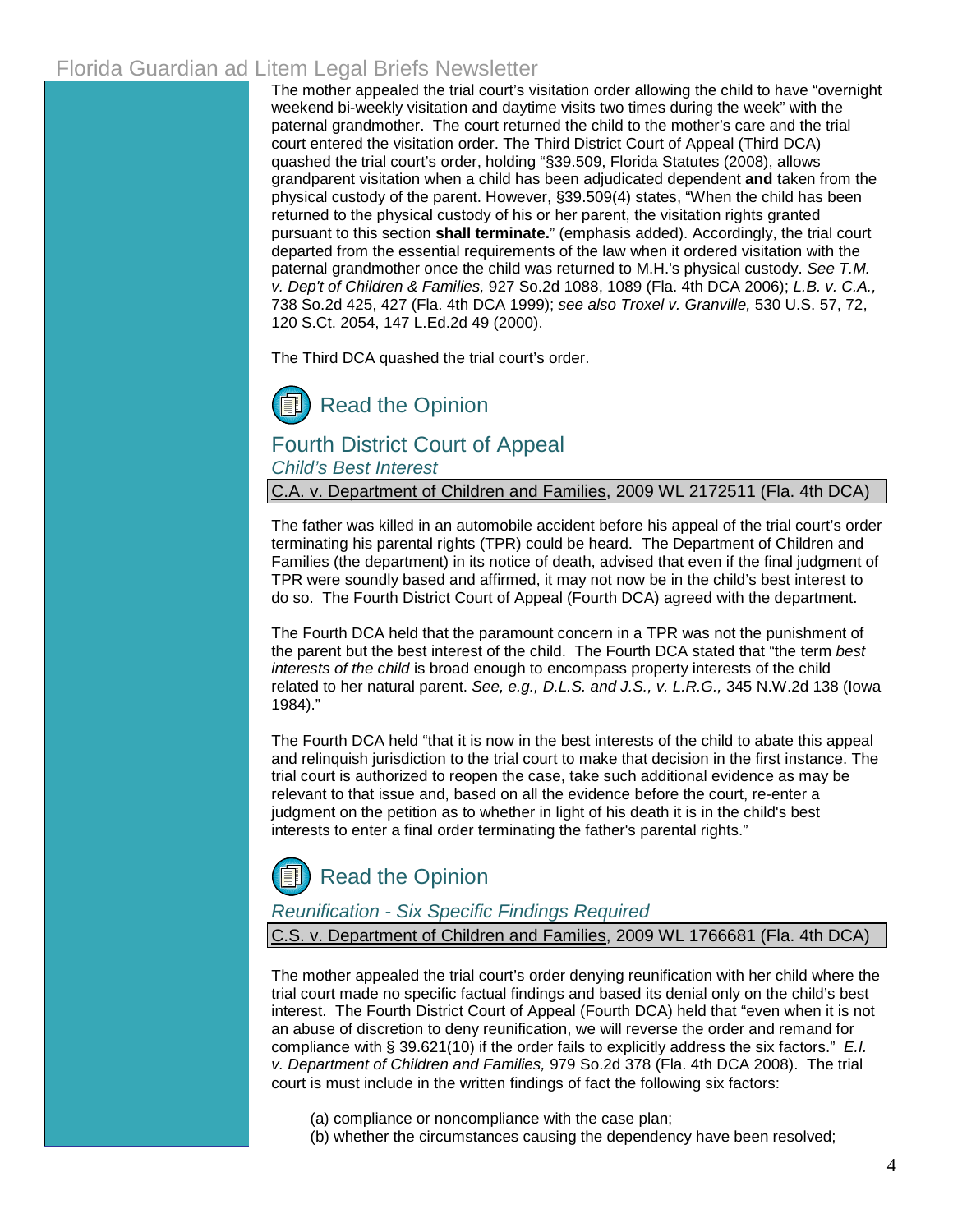# Florida Guardian ad Litem Legal Briefs Newsletter

(c) length and stability of the child's placement;

- (d) preferences of the child if sufficiently mature and able to express a preference;
- (e) recommendation of the current custodian; and
- (f) recommendation of any guardian ad litem.

The Fourth DCA reversed the trial court's order.

[Read the Opinion](http://www.4dca.org/opinions/June%202009/06-24-09/4D08-3950.op.pdf)

Fifth District Court of Appeal *Possible long-term placement with a relative does not preclude termination of parental rights*

B.B. v. Department of Children and Families, 2009 WL 1810013 (Fla. 5th DCA)

The father appealed the trial court's order terminating his parental rights. The trial court found that the father failed to substantially comply with his case plan and that termination was in the child's manifest best interest. The father argues that "terminating his parental rights was not the least restrictive means of protecting the child because [the child] could have been placed in a permanent guardianship with the paternal grandparents."

The Fifth District Court of Appeal (Fifth DCA) upheld the trial court's order holding "the fact that a long-term placement with a relative exists does not preclude terminating a parent's rights. *See A.J. v. K.A.O.,* 951 So.2d 30, 31 (Fla. 5th DCA 2007)." The Fifth DCA re-emphasized that the least restrictive means test only requires a good faith effort to rehabilitate the parent and reunify the family through the provision case plan. Because the father had a case plan and failed to substantially comply, termination of parental rights was appropriate.



### *Rights of Biological Father*

Shuler v. Guardian Ad Litem Program, 2009 WL 1883890 (Fla. 5th DCA)

The biological father appealed the trial court's order placing his daughter with the Department of Children and Families (the department) for purposes of adoption. The mother and biological father were living together when child was taken into custody by the department. Mother was married to another man at the time. While the termination of parental rights (TPR) petition was pending, the mother died. The trial court terminated rights to the legal father (mother's legal husband) based on his deemed consent for his failure to appear. The mother's rights were terminated based on her death.

The biological father filed a paternity petition after TPR grounds had been established as to both mother and biological father. The trial court ordered that the biological father's paternity action be coordinated with the department's pending TPR action and ordered DNA testing. The DNA established the biological father as the father. The trial court entered an order placing the child with the department for adoption and dismissed the biological father's paternity action.

The Fifth District Court of Appeal (Fifth DCA) held that a man who fathers a child with a woman who is married has no parental rights or responsibilities to the child. The mother's husband is the child's legal father unless a court effects the substitution. In this case, the trial court properly advised the biological father that he had no legally recognized parental relationship to the child. He could not intervene in the TPR proceeding. The Fifth DCA found that because the biological father waited until after grounds were met for TPR to act, the trial court was required unde[r § 39.811\(2\) t](http://www.leg.state.fl.us/Statutes/index.cfm?App_mode=Display_Statute&Search_String=&URL=Ch0039/SEC811.HTM&Title=->2009->Ch0039->Section%20811#0039.811)o place the child with the department for adoption.